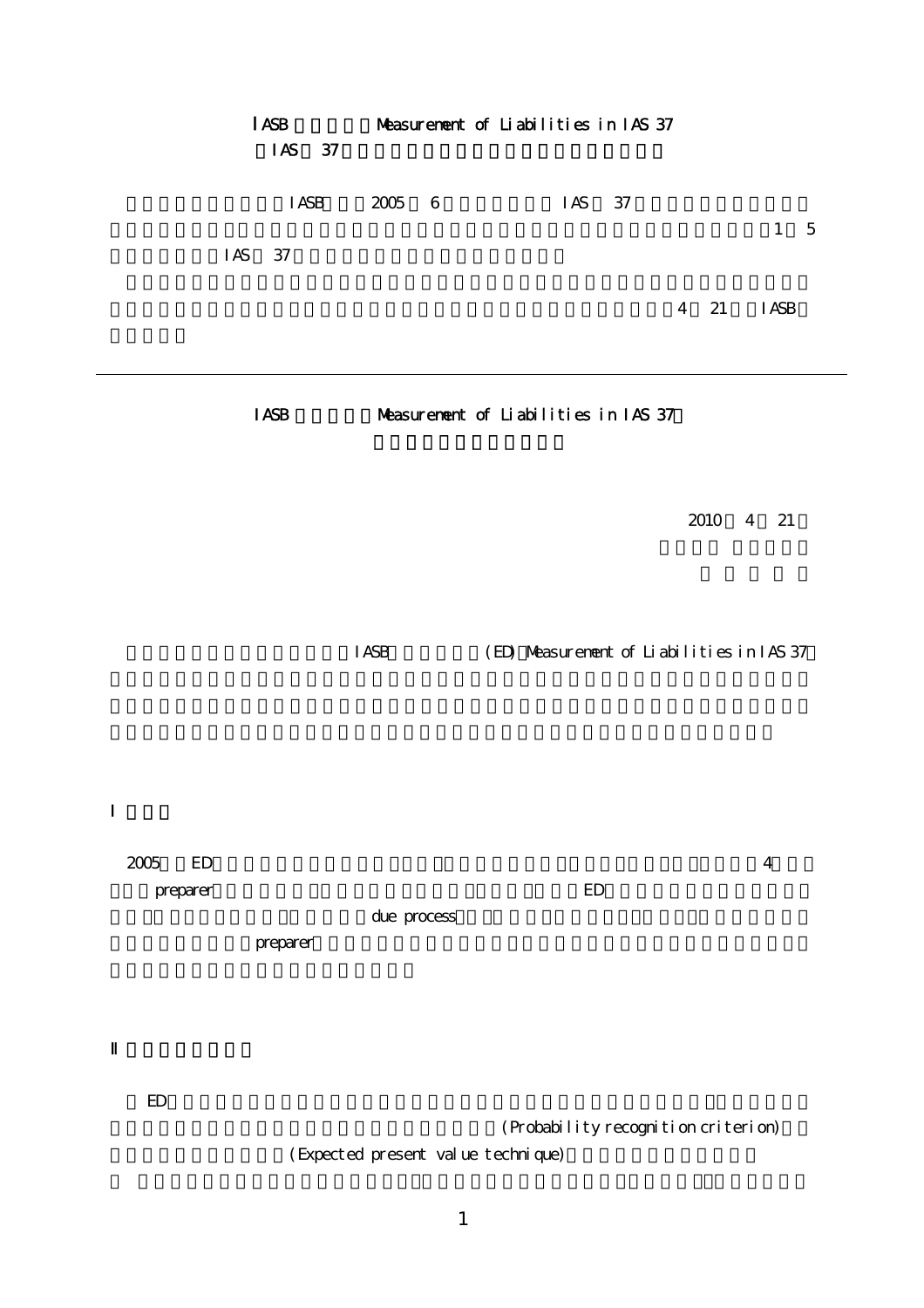$(ED \cdot B4)$ 

 $\overline{E}$  $(7(b), 23 \text{ and } 24)$ 

2010 ED BC16 "The management of an entity facing legal proceedings needs to obtain evidence of the range of possible outcomes and their probabilities to make decisions about whether to offer an out-of-court settlement and, if so, what amount to offer."

 $\mathbf 1$ 

#### $IASB$

(" nost likely outcome" approach)

 $I$  FRS 3 IAS 39  $I$ FRS  $3$  $\text{IAS}$  39 IAS 37

 $\mathbf{E}\mathbf{D}$ 

質問 1

 $364.36F$ 

 $36B(a)$  Appendix B16

質問 2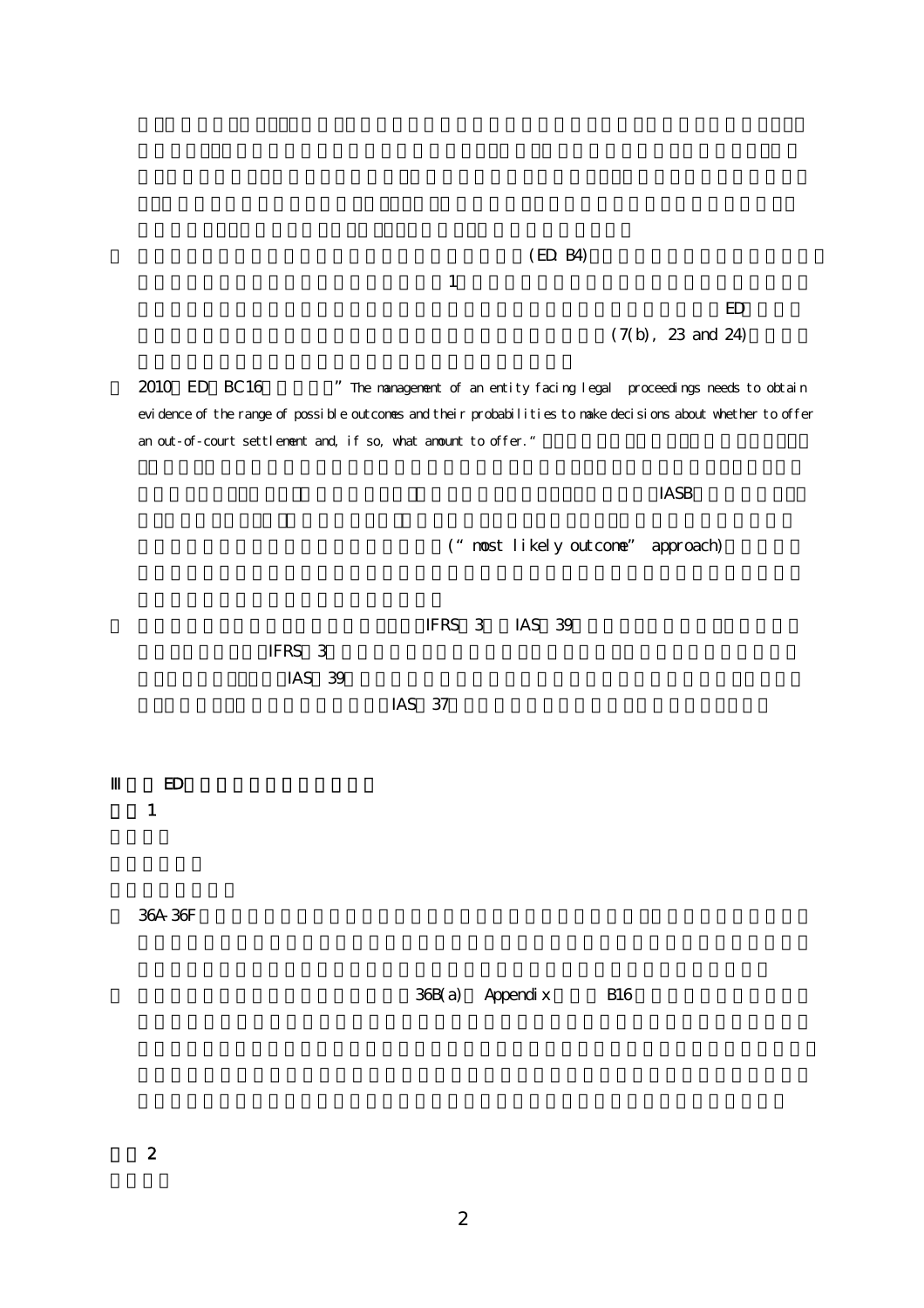

 $(364)$ 

# Working Draft, paragraph 13-16: Uncertainty about existence of present obligation  $13 \t 16$

(when there is an uncertainty whether present obligation exists)

( the nanagement of the entity shall make a judgment taking into account all available evidence)

Best knowledge

 $\mathbb{E}$ D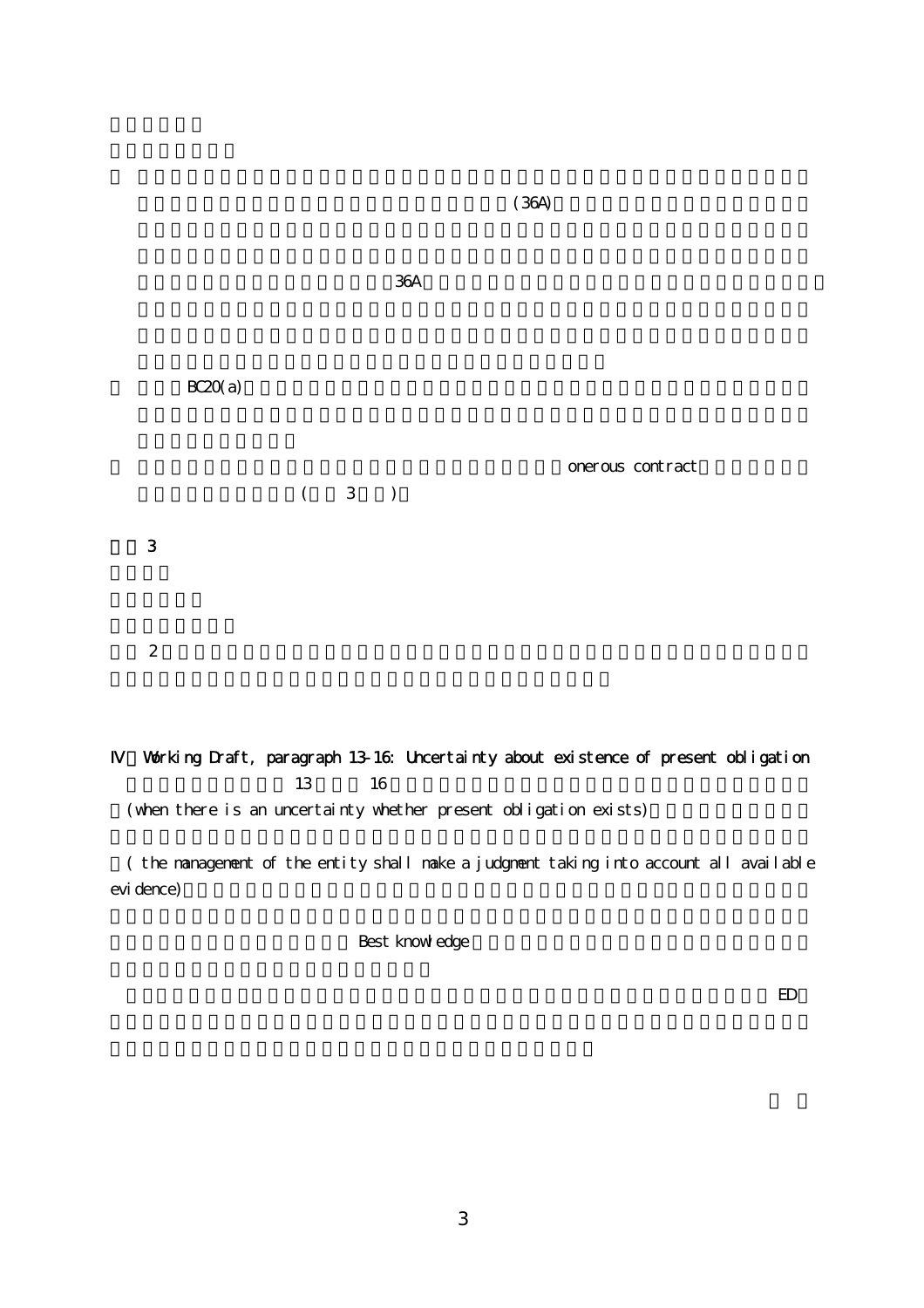**JFE**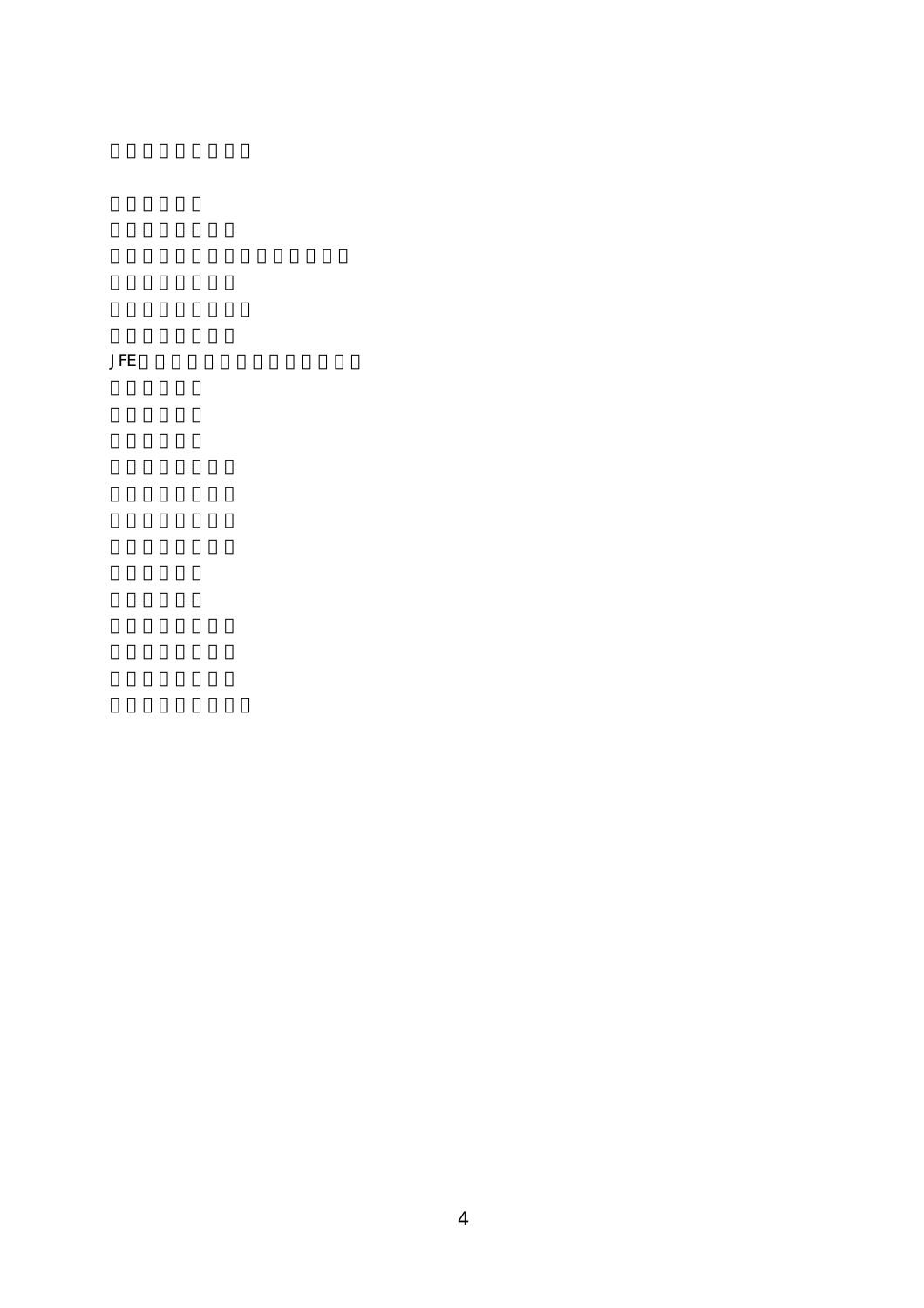Document No. 27 April 21, 2010

Accounting & Tax Committee Japan Foreign Trade Council, Inc.

# Comments in Response to Solicitation of Views on IASB Exposure Draft on "Measurement of Liabilities in IAS 37"

The following are the comments of the Accounting & Tax Committee of the Japan Foreign Trade Council, Inc. made in response to the solicitation of views on the International Accounting Standards Board Exposure Draft on "Measurement of Liabilities in IAS 37." The Japan Foreign Trade Council, Inc. is a trade-industry association with trading companies and trading organizations as its core members, while the principal function of its Accounting & Tax Committee is to respond to developments in domestic and international accounting standards.

#### I. General Comments

In response to the 2005 ED, many comments were submitted opposing the elimination of the probability recognition criterion. Notwithstanding this fact, the matter was never fully consulted upon with preparers and other interested parties during the ensuing period of more than four years. Furthermore, the elimination of the probability recognition criterion is not even treated in the present ED. We believe this to be highly problematic from the perspective of due process in the formulation of standards. Hasty and forcible application of standards should be avoided. Instead, sufficient time should be given to re-discussion to ensure that preparers are convinced of the rationale of the standards and are given an opportunity to fit them into their accounting practices. Consideration should also be given to developing an accurate understanding among investors.

#### II. Criteria for Liability Recognition

We understand that the current solicitation of views pertains to the measurement of liabilities as presented in the ED. Our problem, however, goes back to the criteria for liability recognition. That is, for the reasons given below, we oppose the elimination of the probability recognition criterion and retaining only the expected present value technique.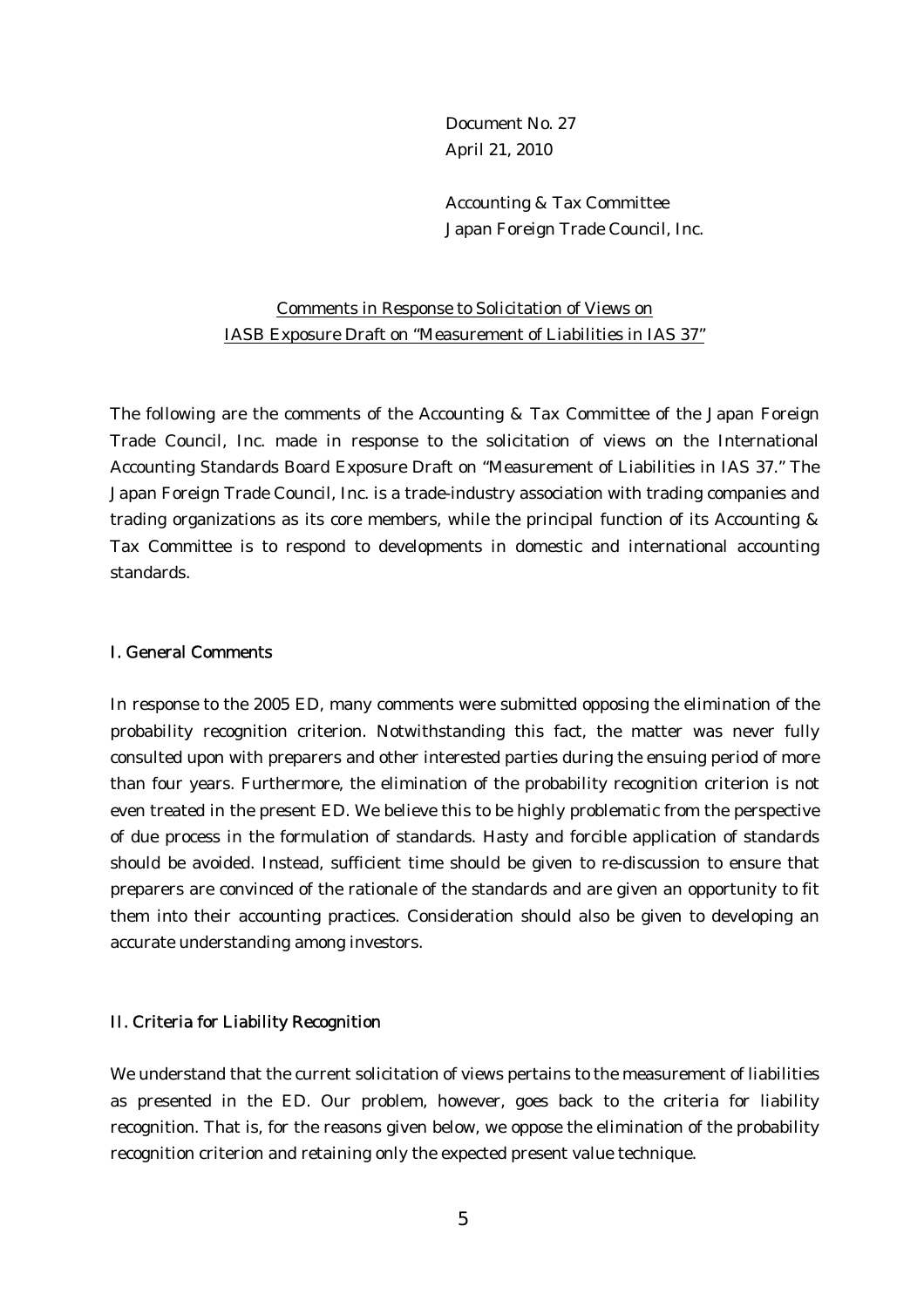- The law of large numbers applies in cases where the sample is large or extensive historical data is available, such as in the case of reserves for retirement allowances or reserves for product warrantees. In such instances, expected value can be computed based on measurements of possible outcomes and their corresponding expenses, losses, and probabilities. This computation method provides a certain level of objectivity. Conversely, the objective computation of expected value is either extremely difficult or impossible when dealing with a small sample and limited historical data. This would be true in such cases as reserves for legal proceedings. If objective computation is extremely difficult, auditors will also find it extremely difficult to objectively verify the validity of the calculations and to submit their opinions. In other words, this approach is impractical in such cases.
- The present ED states that the computation of expected value does not have to be complicated (B4). However, the elimination of the probability recognition criterion implies that companies will have to recognize and measure all liabilities, even when the probability of occurrence is 1 percent. This will place an undue burden on companies. Therefore, we believe that the probability recognition criterion should be retained. Although liabilities are defined as those that can be reliably measured (Working Draft (19 February 2010) 7(b), 23 and 24), this criterion is ambiguous and its practicality is doubtful.
- The following statement is made under BC16 of the present ED. "The management of an entity facing legal proceedings needs to obtain evidence of the range of possible outcomes and their probabilities to make decisions about whether to offer an out-of-court settlement and, if so, what amount to offer." In certain instances, this may be true. However, in reality corporations do not always make such detailed calculations where the expected present value technique can be applied. Instead, in many instances, decisions are based solely on whether the "case can be won or lost." Hence, the "most likely outcome" approach, which estimates the most likely amount of final loss, can in some cases provide more useful information on expected future cash flow. Therefore, we believe that the expected present value technique should not be the only available method.
- One of the reasons given for the elimination of the probability recognition criterion pertains to consistency with liability measurement under IFRS 3 and IAS 39. Under IFRS 3, however, liabilities are inevitably subject to fair value measurement in the process of determining the fair value of the entire company. Moreover, under IAS 39, liabilities are not necessarily subject to fair value measurement, with some exceptions such as liabilities held for trading. Neither provides a compelling reason for the application of fair value measurement to IAS 37, the general standard for liabilities.

### III. Comments on Questions Posed in Present Exposure Draft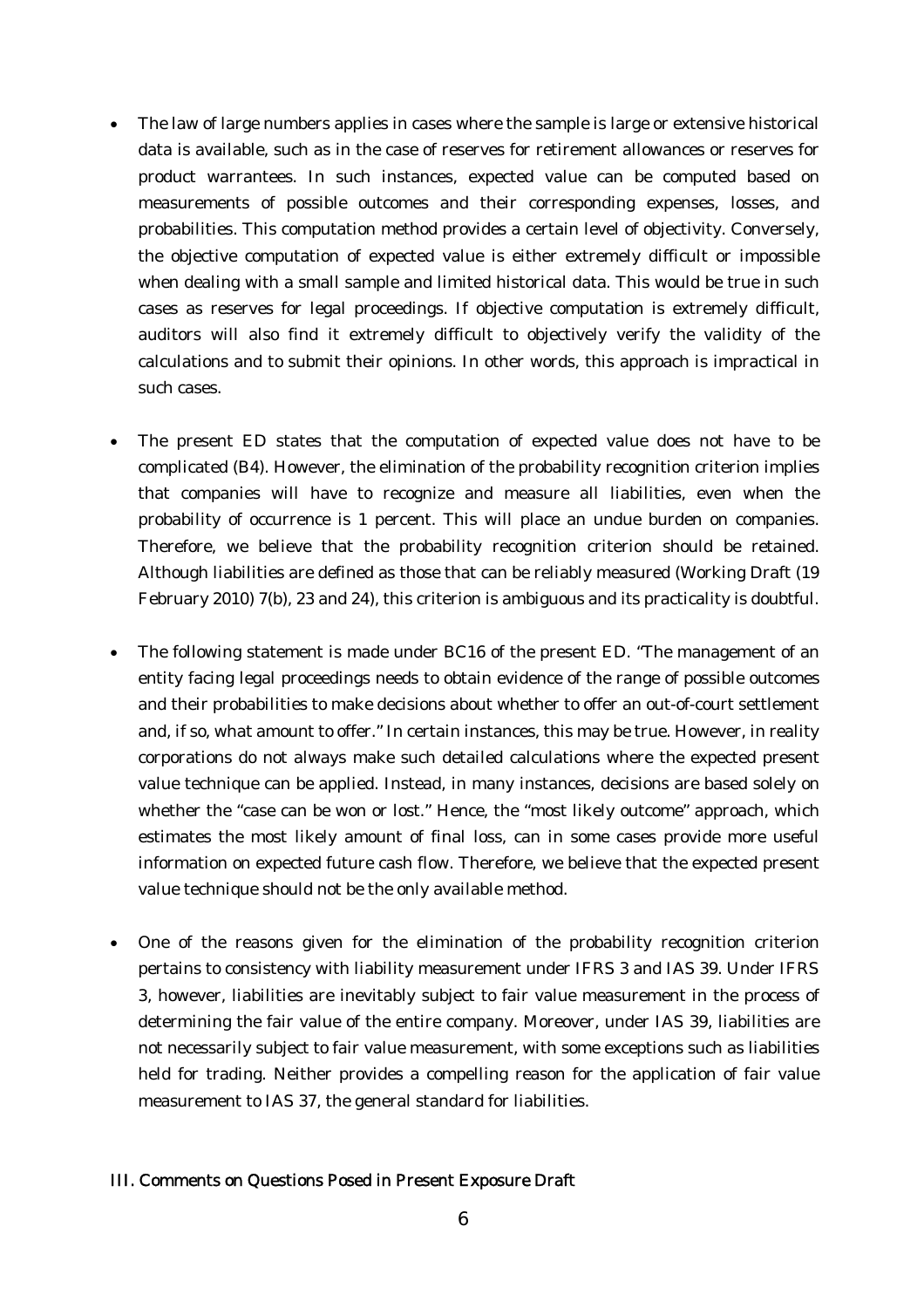### Question 1

<Conclusion> We do not support.

#### <Reasons and Alternative Proposals>

- The proposal of 36A–36F calls for measurement based on the expected present value technique. However, as noted above, we oppose the elimination of the probability recognition criterion. Therefore, we also oppose any proposal predicated on the elimination of the probability recognition criterion. In consideration of the practicality of application, the "most likely outcome" approach based on the probability recognition criterion should be allowed.
- Even if the expected present value technique is to be used, we oppose "risk adjustment" to cover the risk that future cash flows may vary from the expected cash flow as presented in B16, the Appendix for 36B(a). Our reasoning is as follows. The value of a liability is subject to future uncertainty. Therefore, expected value has already been factored into its measurement. We believe it would be contradictory to further undertake risk adjustment to cover the possibility of fluctuation in expected value. For this reason, such an approach can be expected to cause considerable confusion and to place an undue burden on financial statement preparers.

#### Question 2

<Conclusion> We do not support.

<Reasons and Alternative Proposals>

• A situation in which an obligation cannot be fulfilled other than through consignment to an external third party would be consistent with the measurement premise (36A) defined as "the amount that [an entity] would rationally pay . . . to be relieved of the present obligation." However, when it is the entity itself that is fulfilling a service obligation, the profit margin portion would not correspond to the "amount it would rationally pay." This would result in an inconsistency with the measurement premise. Considering that it is fully possible to arrive at a clear estimate of cost while maintaining a proper level of objectivity even when the entity itself is fulfilling an obligation, there is no need to adopt a rule that deviates from the measurement premise of 36A. Therefore, also when receiving a service in fulfillment of an obligation, liabilities should, as a rule, be measured as the amount paid to be relieved of an obligation, regardless of whether or not a market exists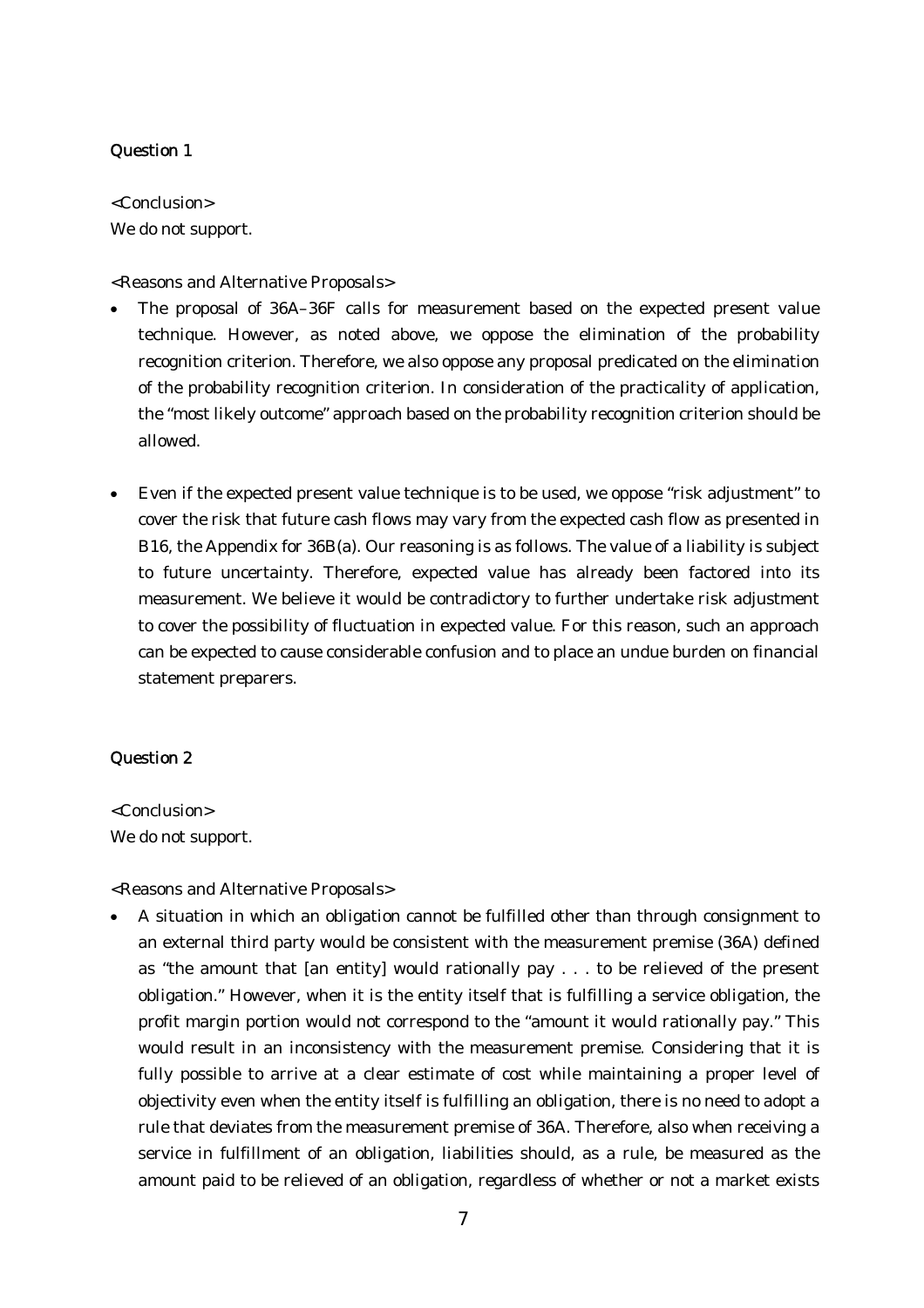for the service. Furthermore, the use of third-party transaction amounts that include the profit margin portions should be treated purely as an exceptional method.

- As stated under BC20(a), if profit margins are included in the measurement of liabilities, a profit would be recognized when the obligation is fulfilled. Because this can mislead users of financial statements, this point is also inappropriate.
- Any contradiction with the measurement of liabilities under an onerous contract can also be resolved by adopting estimation of cost as the rule. (See Question 3.)

# Question 3

<Conclusion> We do not support.

<Reasons and Alternative Proposals>

As explained under Question 2, liabilities should, as a rule, be measured based on cost. Therefore, measurement of liabilities based on cost should be adopted as the rule, not the exception.

# IV. Working Draft, Paragraphs 13–16: Uncertainty about Existence of Present Obligation

According to paragraphs 13–16 of the Working Draft, when there is an uncertainty whether a present obligation exists, the management of the entity shall make a judgment whether the obligation exists, taking into account all available evidence. If a judgment is made that a present obligation exists, a liability is recognized. Conversely, if such judgment is not made, then no liability is recognized. However, this means that under conditions of "uncertainty whether a present obligation exists," the entity is required to make a "judgment" on the existence of an obligation based on best knowledge. Therefore, we believe that some form of guidance is needed here.

When providing such guidance, the following matter should be taken into consideration. The present ED proposes that all present obligations be recognized regardless of the probability of occurrence. The relation between this and the Framework whereby a liability is recognized when it is probable that an outflow of resources will result from the settlement of present obligations should be clearly defined.